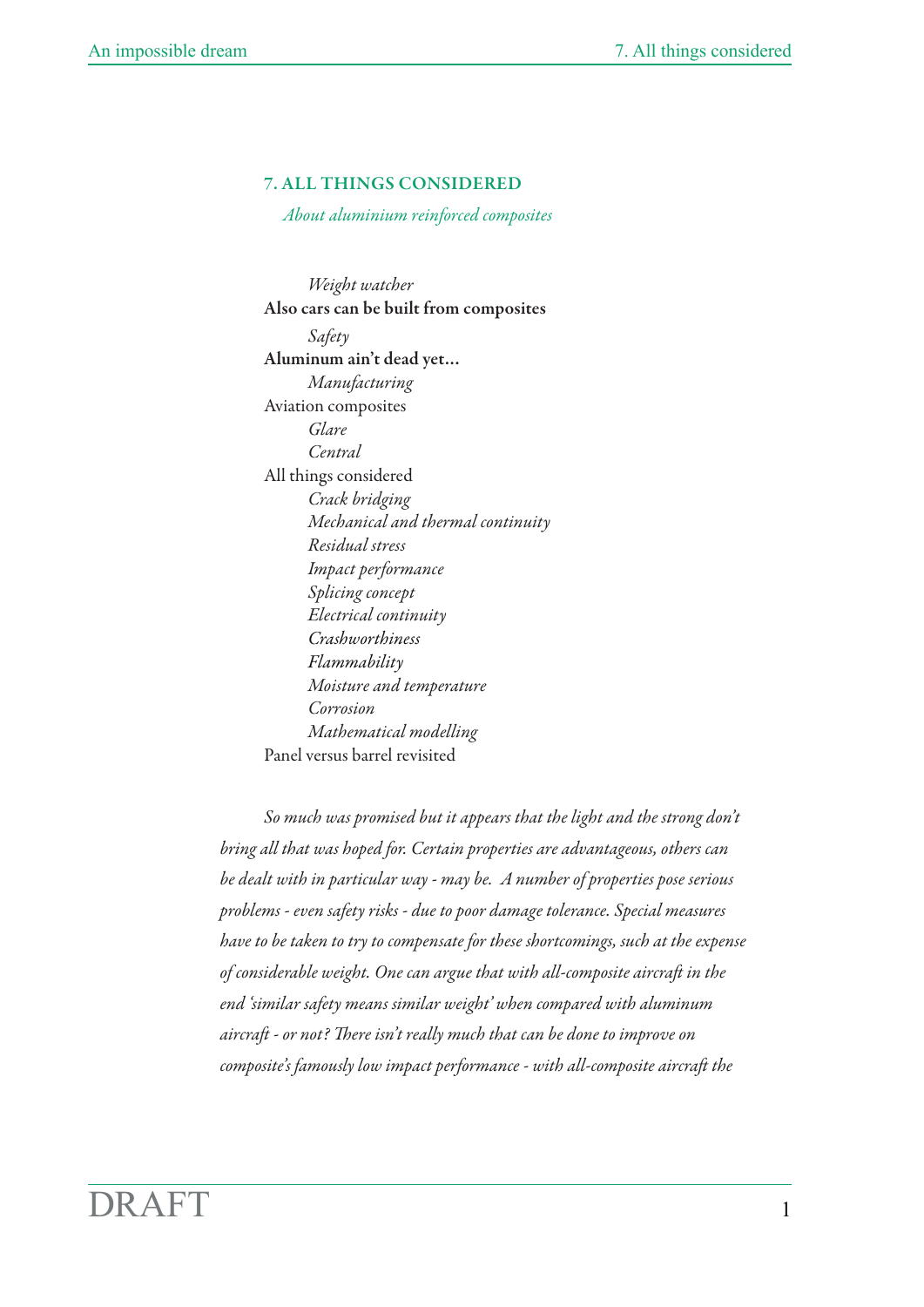windows provide better impact performance than the plastic skin. When struck *by lighting one can only hope for the best - that the thickness of the skin at the fuel tank is sufficient to avoid transient hot spots - that all electric circuits and electronics are properly shielded - that continuity of the metal network is not interrupted - that that all 350,000 fasteners are spark free fit and properly encapsulated none damaged - that the inserted metal wire mesh and foil are*  completely intact and do provide electrical continuity for the lightning current *- and of course that the inerting system is not out of order at precisely that moment. Crashworthiness has to be awaited but it is probably much more difficult to escape from an all-composite aircraft - that is when one survives the crash and the aircraft doesn't catch fire. Composites add fuel to the flames and keep burning for awful long time with the formation of thick hazardous smoke - oxidation of the carbon fibres results in the release of large amounts of highly contaminated respirable fibrils that clog the lungs and might even result in cancer long after the crash. Plain composites are not suitable - what the industry needs are aviation composites that do not pose all these problems - and these are readily available.*

With all-composite aircraft the main drive is to save on fuel. Boeing claims that the 787 will drop fuel costs with 20% compared to similar conventional aircraft<sup>2)</sup> and Airbus claims the A350 to be again more fuel-efficient than the  $787$  $3$ ). This fuel efficiency is obtained, roughly half through improvement of the power houses also because of application of composites, and the other half through the aircraft's composite structure, again about evenly split over lower weight, improved aerodynamics and improved operation through more advanced systems - the 787 is to be a more electric plane  $279$ . This means that when the intended weight reduction of 20% is not attained - at the moment it appears that no weight is saved at all - composites serve no purpose, since aluminium aircraft can also be provided with these powerhouses, better aerodynamics and improved operation including that more electric approach.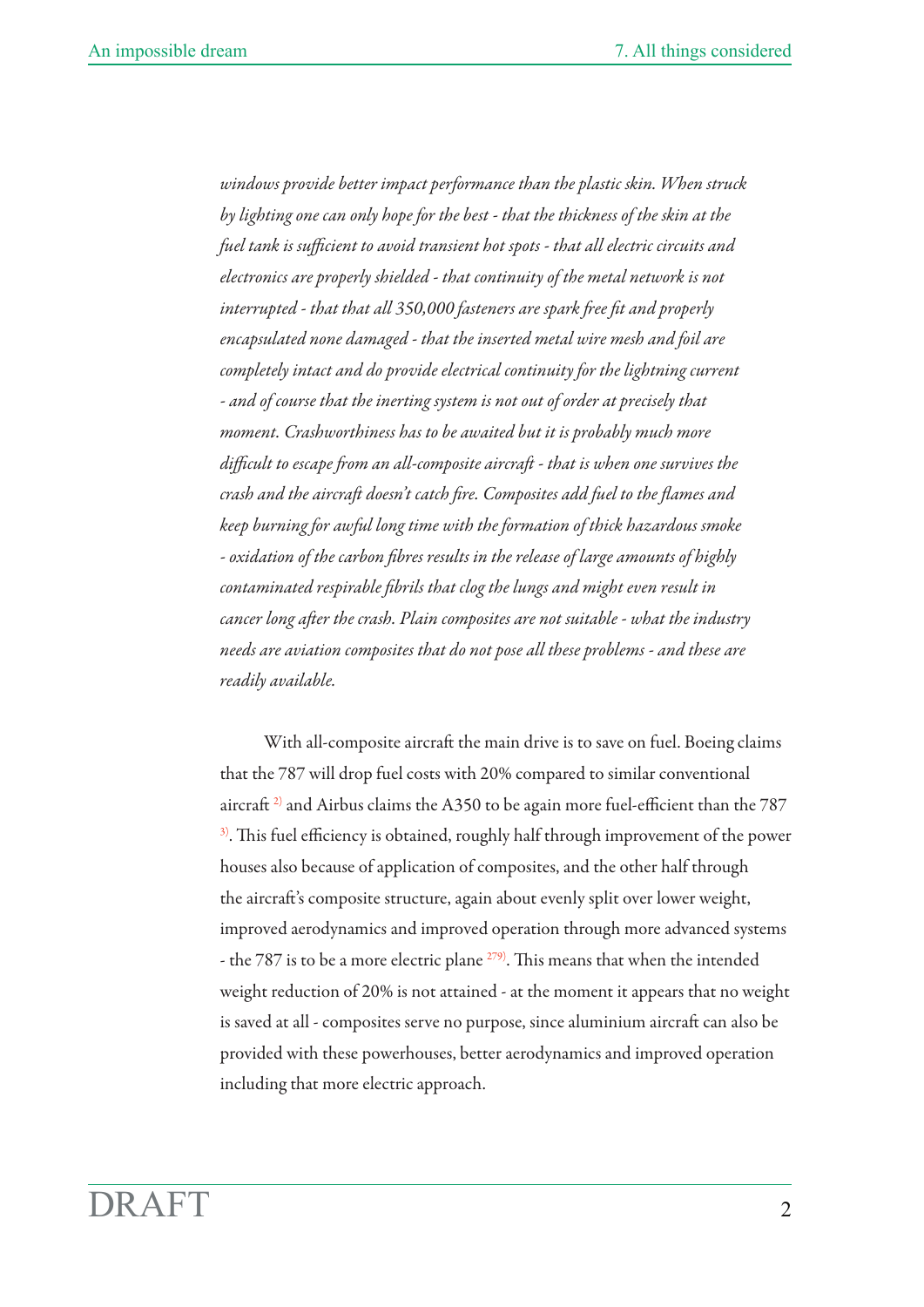Weight watcher

It appears indeed to very difficult to achieve lower weight. Compared with traditional aluminium aircraft the A380, about 22% or 30 tonnes ( $\sim$ 66,000 lbs) out of composite material was supposed to bring some 15 ton payload, but the target weight was initially exceeded by some 20 to 30 tons 312) but the engineers managed to bring that down to 5500 kg ( $\sim$ 12,125 lbs) over the planned target weight and that will remain so <sup>5)</sup>. Given the present problems with ramping up an increase in weight might be possible. The A400M - 35% out of composite including the wings - has yet to fly but is reported to be 12,000 kg ( $\sim$ 26,450 lbs) overweight <sup>6</sup>. Also the 787, some 50% or 35 tonnes ( $\sim$ 77,100 lbs) out of composite, has significant overweight - aiming for a weight reduction of 10.000 lbs (~4540 kg) Dreamliner One is reported to have gained 21,050 lbs (~9,550 kg) since firm configuration in 2005<sup>7)</sup> – first aircraft will be delivered at substantial over weight expected between 5000 lbs ( $\sim$ 2270 kg) and 10,000 lbs ( $\sim$ 4540 kg). Numerous redesigns are performed to lower weight - Boeing claims strongly reduced weight from Dreamliner 20 - but substantial overweight will remain - expected to be some 5000 lbs (~2270 kg). The A350, more than 50% or some 30,000 kg ( $\sim$  66,000 lbs) out of composite, is close to design freeze - target weight has already been increased twice with 3000 kg (~8035 lbs) - the plane is reported to be still some  $8000 \text{ kg} (-17,600 \text{ lbs}) ^8$ .

Comparison with traditional aluminium aircraft is, however, not completely objective - even when adapted to 787 standards with state of the art powerhouses and so on. An objective comparison requires that composed aircraft are considered - the next generation of civil aircraft - for which the A380 is paving the way. Composed aircraft have a hybrid structure - say roughly one third out of composites, one third out of other advanced materials and about one third out of traditional materials. New alloys are now available that are lighter, stronger and more corrosion resistant than traditional aluminium. With it, new production techniques have evolved, including super plastic forming, laser and friction welding, automated riveting and high speed numerically controlled machining and so on - and automation is progressing fast. Another most important development involves reinforcement of composites with thin layers of aluminium sandwiched between the layers of the composite - aluminum reinforced composites - in a way essentially similar to reinforced concrete.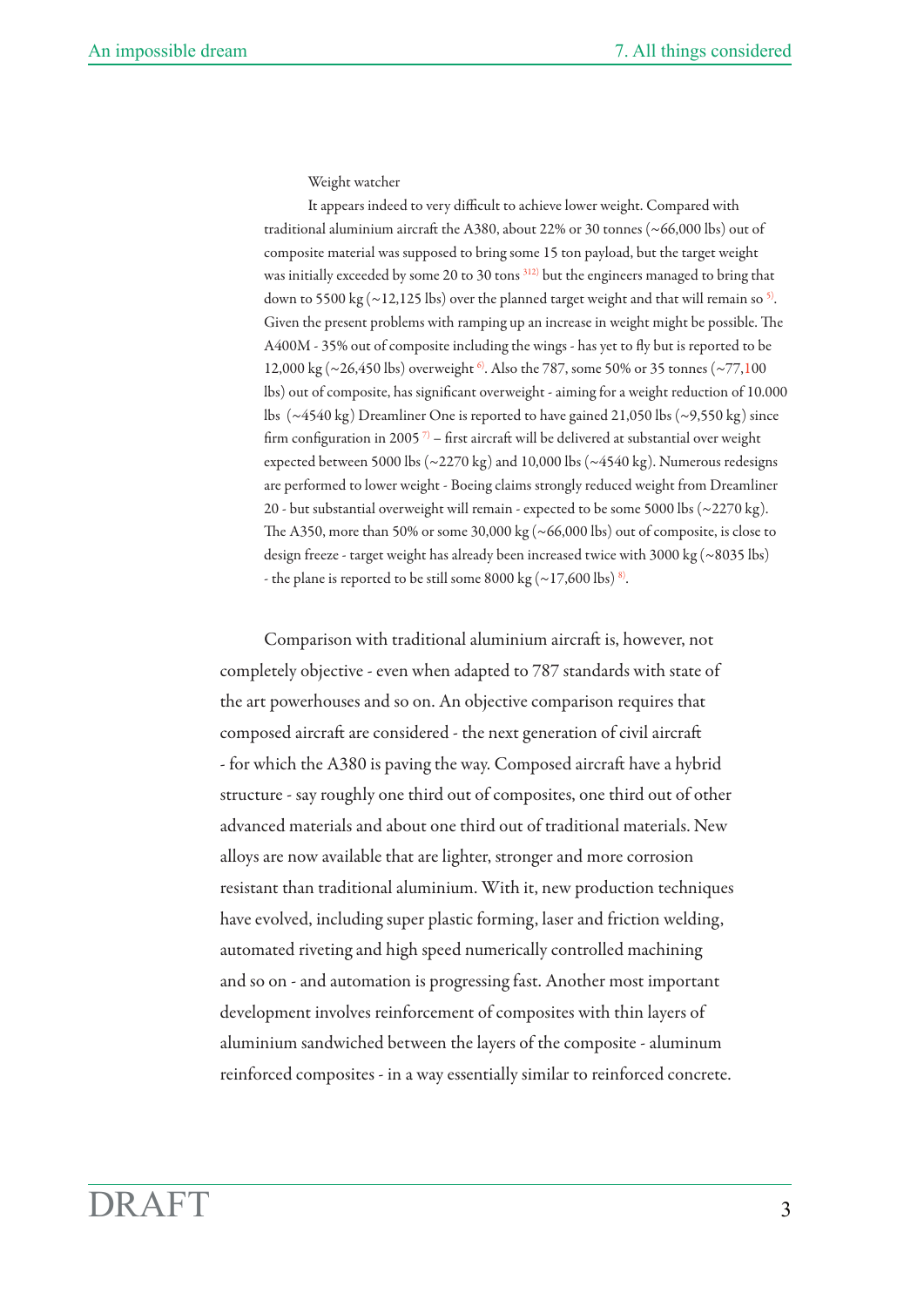It is against these developments that all-composite aircraft have to be compared and than it will show that composed aircraft are really lighter, that these construction materials provide real intrinsic safety with regard to impact and lighting strike and flammability - that design and modelling and manufacturing and inspection and repair are really much simpler - that operation will be really more efficient - and that these materials are readily available.

#### Also cars can be built from composites

Also cars can be built from composites - easier than aeroplanes and the pro and *cons are even more in favour with cars - but somehow plastic did not make it in the car industry so far, most noticeably not in Japan. Car manufacturers have apparently good reason to decline on all-composite cars.*

Composites have been used in the automotive industry since the 1950's, but steel is still the construction material of choice - although structural composites are nowadays widely used for such items as bumpers and panels 216) 217) - essentially light parts that can be easily exchanged when damaged. Many of the arguments that apply for aircraft do also apply for cars, but manufacturing differs in that much larger quantities are required. Carbon fibres are still rather expensive, but the light and the strong could probably bring much larger saving on fuel than with aircraft and the automotive industry is under heavy pressure to reduce on  $\mathrm{CO}_2$ .

It is however well known that car engineers do not like composites because of the many physical unknowns and the lack of proper test methods. Likewise aircraft, mathematical modelling is nowadays a principal tool with the design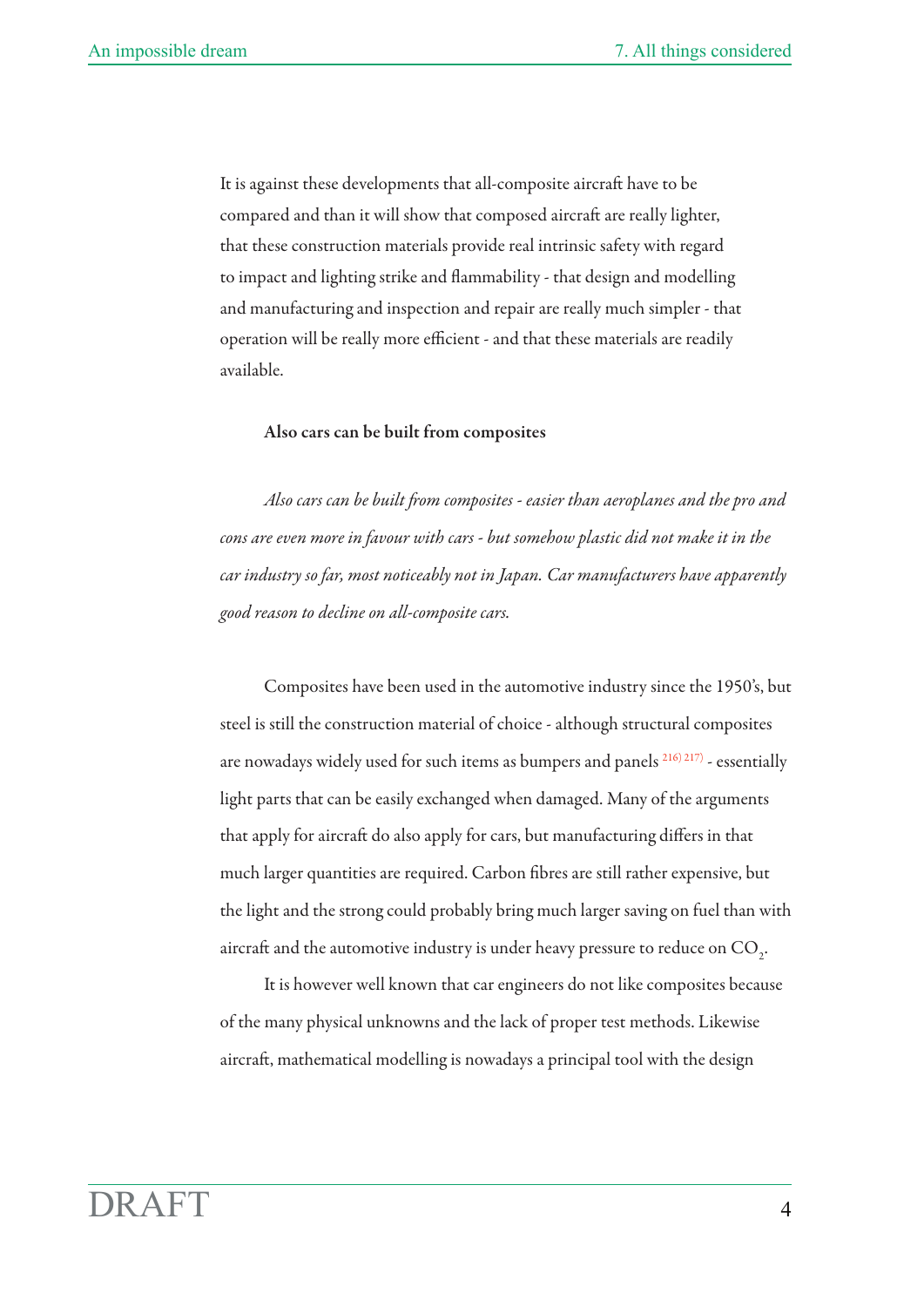of cars where simulations are based on the well-known homogeneous and isotropic behaviour of metals. Reliable composite models require extremely long solution times to deal with the typical inhomogeneous structure and anisotropic behaviour - up to ten times longer than with metals - even when assumed values are adapted for the many unknowns, something that cannot be avoided, which means that results can be questioned. Another problem is jointing. That poses no problem with metal cars where the number of joints has been brought back to a minimum and the remaining welding is almost completely performed by robots. With composites welding technology is still at its infancy and jointing involves either adhesive bonding or fasteners. This needs less complicated tooling, but both techniques are still rather complicated. Adhesive bonding need thermal curing with autoclaving, on the other hand fasteners require drilling that can cause delamination. Titanium fasteners are required to avoid galvanic corrosion, but these are very expensive and add with cars only marginal way to savings on weight. Both techniques require overlap that adds to the weight. A main problem that is put forward by car engineers involves more complicated repair - although essentially far easier and less critical than with aircraft. Workshops are all around, but more extensive damage to larger one-piece parts would require more sophisticated repair and probably return to the manufacturer.

## *Safety*

Also likewise aircraft, safety is a most important marketing issue with cars but concentrates here in particular on crashworthiness. It has been demonstrated that very good crashworthiness can be obtained with composite frames, but this requires the assembly of additional energy absorbing materials, such that a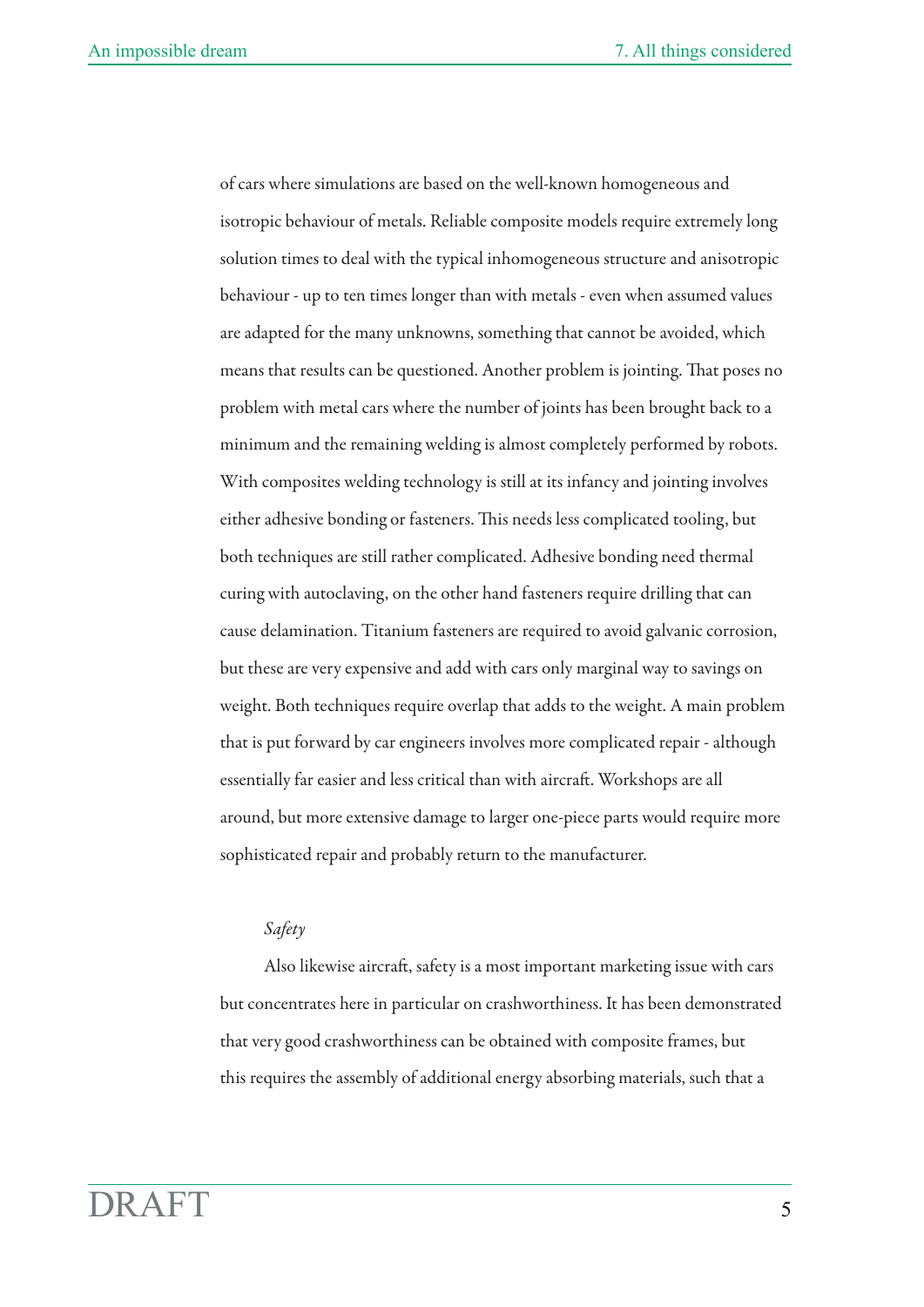collapsible structure is obtained and this adds significant to the weight and even more to the costs. Moreover testing of crashworthiness - well known by now with metal cars but still a big unknown with composites - is very complicated and hence very costly with composites. This means that engineers have to rely heavily on modelling for which sophisticated programs are in place, but these are based on metal. With composites accurate modelling is restricted for reasons cited before. Related to crashworthiness are composite's scattered breakage behaviour and its toxic flammability. Within the automotive industry this is regarded a serious safety risk in that passengers and persons hit by the car can get hurt by sharp edges and that in case of fire it becomes much more difficult to evacuate in time - and than there is this toxic flammability most unpleasant for persons in and outside the car, in particular in urban areas - all regarded far too problematic with marketing. Special measures have to be taken that involve extra protection of the fuel tank and additional air bags are even thought to be necessary along the outside of the car as well as other protection for sharp broken edges and corners, all adding to the weight.

Together these arguments have led the automotive industry to remain conservative on composites. Likewise aircraft, large-scale application of composites requires that special measures have to be taken to maintain safety standards - to an extend that savings on weight vaporize. It has, however, been found that best results including significant weight reduction can be obtained through selective application of composites, which has also been shown to be effective with the A380 - although the gain in weight was less than half of what was aimed for, other important features prevailed - most noticeably very good damage tolerance.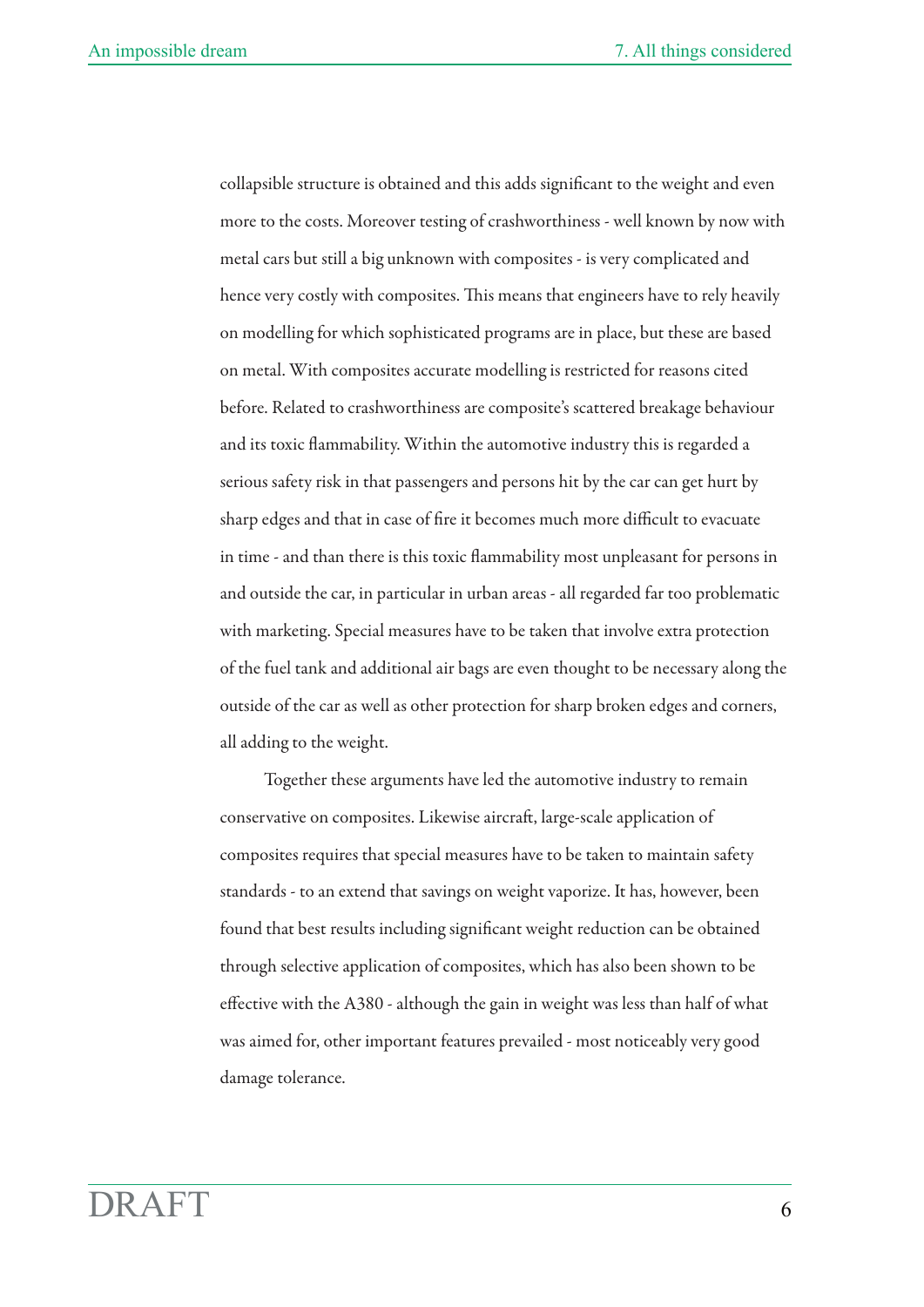## Aluminum ain't dead yet…

*Aluminium aircra have served us well and have set the standards to which new developments must be judged, in particular the unprecedented safety record that has been attained. Boeing's reasoning ' with aluminium, we were running out of ideas to do it better'* 224) *is myopic - to say at least - others see still great opportunities.*

With modern civil aircraft, aluminum comprises about 80 percent of the aircraft's weight, with the Space Shuttle even 90%. In particular its high strength and lightness, combined with its ability to absorb kinetic energy makes aluminum eminently suitable for aircraft construction. Agreed, corrosion poses a main problem with aluminium - and metals in general - and represents a huge economic impact. With aluminum aircraft different types of corrosion have to be considered - stress, galvanic, fretting, intergranular and son on. Aluminium fuel tanks are also susceptible due to the presence and growth of microbacacteria at the water and the fuel interface. On the other hand, aluminum does not absorb water and - apart form corrosion - is much less affected by environmental exposure than composites. Aluminum may be not so strong than composites and deform earlier due to stress but the material has proved to be strong enough and broad damage tolerance comes for free - contrary to composites aluminium presents a high level of energy absorption, no hidden damage, electrical continuity and is not flammable.

New aluminium alloys are being developed – providing pros and cons. Aluminum lithium alloys are some 5% lighter and about 10% stronger (static) - but also five times more expensive compared with the standard 2024/2524 and manufacturing shops remain reluctant to work with aluminium lithium because of the environmental threat they provide. A significant weakness of aluminium lithium remains it's low strain to failure and brittleness, which makes it sensitive to impact damage. If designed for similar robustness - i.e. impact resistance - as provided by the well-known copper aluminium alloys, there is the risk that the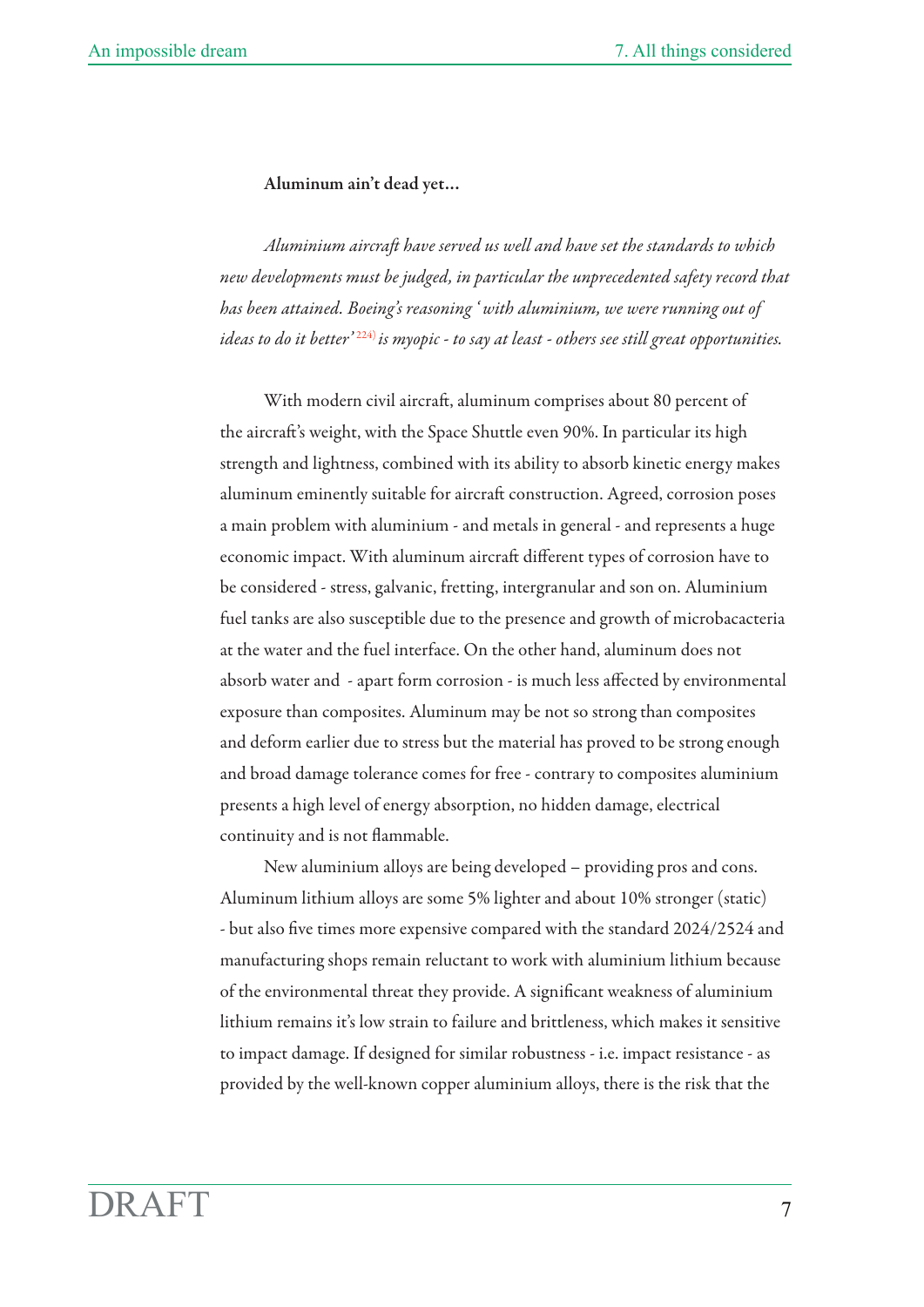density advantage of aluminium lithium vanishes and just the high costs remains. These alloys are being further developed to improve on corrosion resistance and toughness but results have to be awaited. Titanium is expense but light and provides very high strength to weight ratio and high corrosion resistance, and is nowadays increasingly used in aircraft, typically some 10% by weight.

### *Manufacturing*

Also manufacturing techniques are constantly improved making metal structures more competitive with aircraft. New technologies are emerging for extrusions in plates in aluminum-lithium alloys. 'These alloys have lower density, *good and oen higher strength than conentional aluminum alloys, and proide*  higher modulus, and therefore, enable weight savings. The trick is that you have to *be very cautious in design so that you are using them in a way that make economic sense*' 64) according a Boeing engineer in 2007 *'this is not a technology push; it's a business proposition. It has to buy its way on to the aircraft*<sup>264)</sup>. Airbus engineers are in agreement with Boeing in '*that the latest generation aluminium-lithium alloys offered many of the performance advantages which people had been looking to composites for' and* allowed for *'new seamless processes (quite literally) such as*  laser welding and friction-stir welding - instead of conventional riveting. Moreover, *not only do the lack rivets and mechanical joins eliminate areas of high local stress, but it also eliminates 'nooks and cranny's' where moisture ingress would otherwise occur. The result: At a stroke a greater resistance to fatigue (no stress raisers) and corrosion (no moisture ingress). That's quite ironic really, especially given that fatigue and corrosion resistance are two principle selling points for using composite instead of aluminium…….yet more ironic is that even structures which are purportedly*  'all-composite,' quite often have conventional metallic fasteners lurking in there *somewhere - which of course would make the part susceptible fatigue, and thus require routine preventative inspection. And then when one also adds into the equation that the new Al-Li materials are lighter and stronger than previously, then all of a sudden one can see that aluminium ain't as dead as some folks might have us*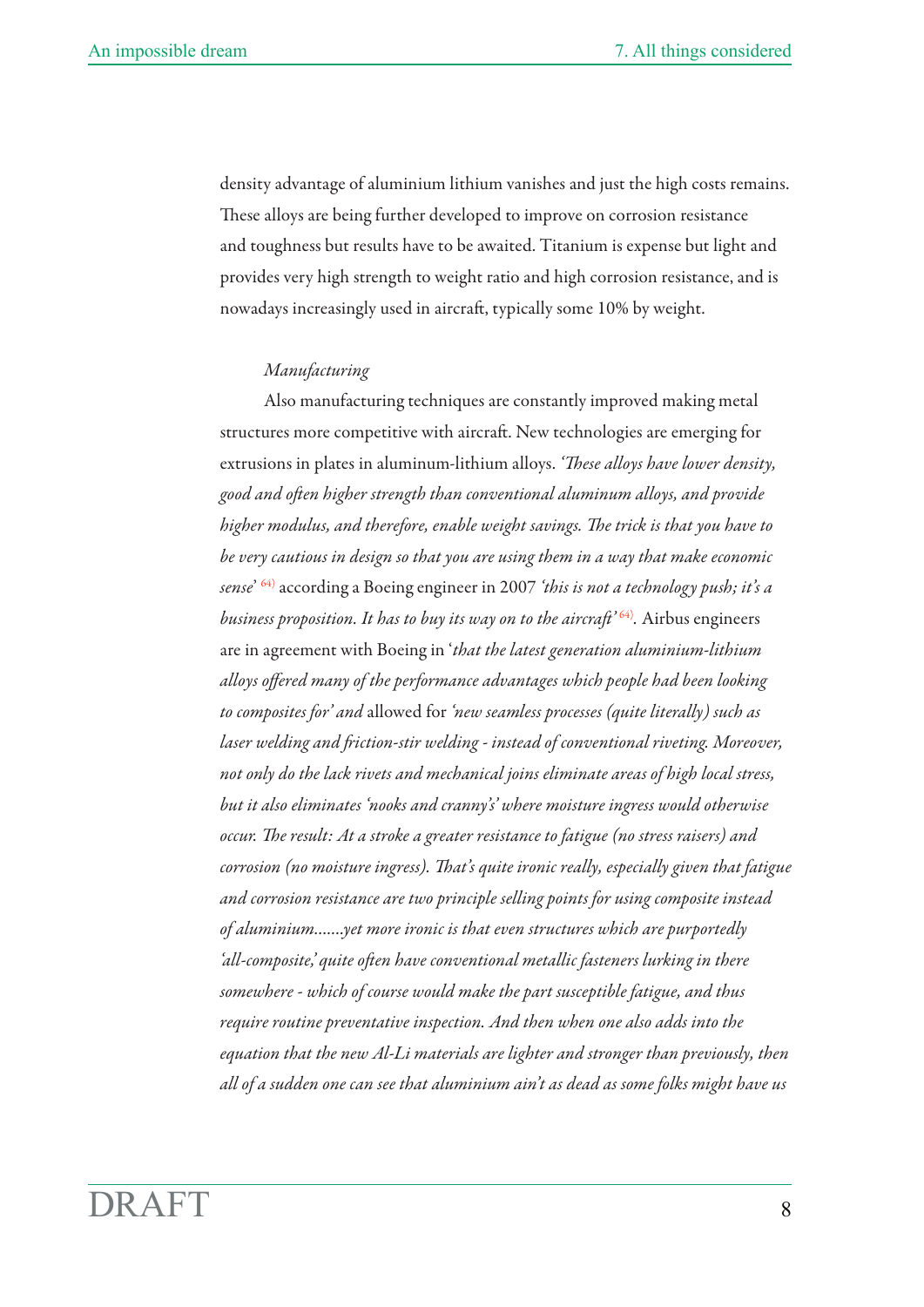*believe. Far from it'* <sup>65)</sup> - with this last conclusion we couldn't agree more, but the section above needs some scrutiny. So are low impact resistance and costs missing in the Al-Li discussion. Single load path structures have lower design allowables than multiple load path structures and are therefore heavier. Furthermore welding may be not such good idea because this leads to integral structures, i.e. single load path structures. Note in this respect that Al-Li is the worst weldable aluminium, an option for welding is AlMgSc. The key to success is a metal bonded structure, as will be discussed later.

### Aviation composites

*From the foregoing discussion it appears that monolithic aluminium is still to be preferred over plain composites for the construction of externally exposed*  primary parts of civil aircraft because of low damage tolerance. With regard to new *developments, application of aluminium-lithium offers limited advantages but the introduction of aluminum reinforced composites seems to be most promising - offering true aviation composites to be preferred over monolithic aluminium and plain composites.* 

*Composite are reinforced with thin aluminum sheets that are bonded between layers of glass fibre reinforced prepregs. No new materials are required in order to increase the structural capability significantly - the new composition delivers the high performance. Key to success is the consequent integration of material properties and*  design features. These provide both a multiple load path material and a multiple *load path structure* 218) *-hence higher strength - leading to high design tolerables and consequently to low weight structures and aluminium reinforced composites offer many other interesting features.* 

Industrial aluminium reinforced composites include *Arall* where aluminium layers are bonded together by aramid fibre composite, *Glare* where the composite contains glass fibres and *Central* that represents another breakthrough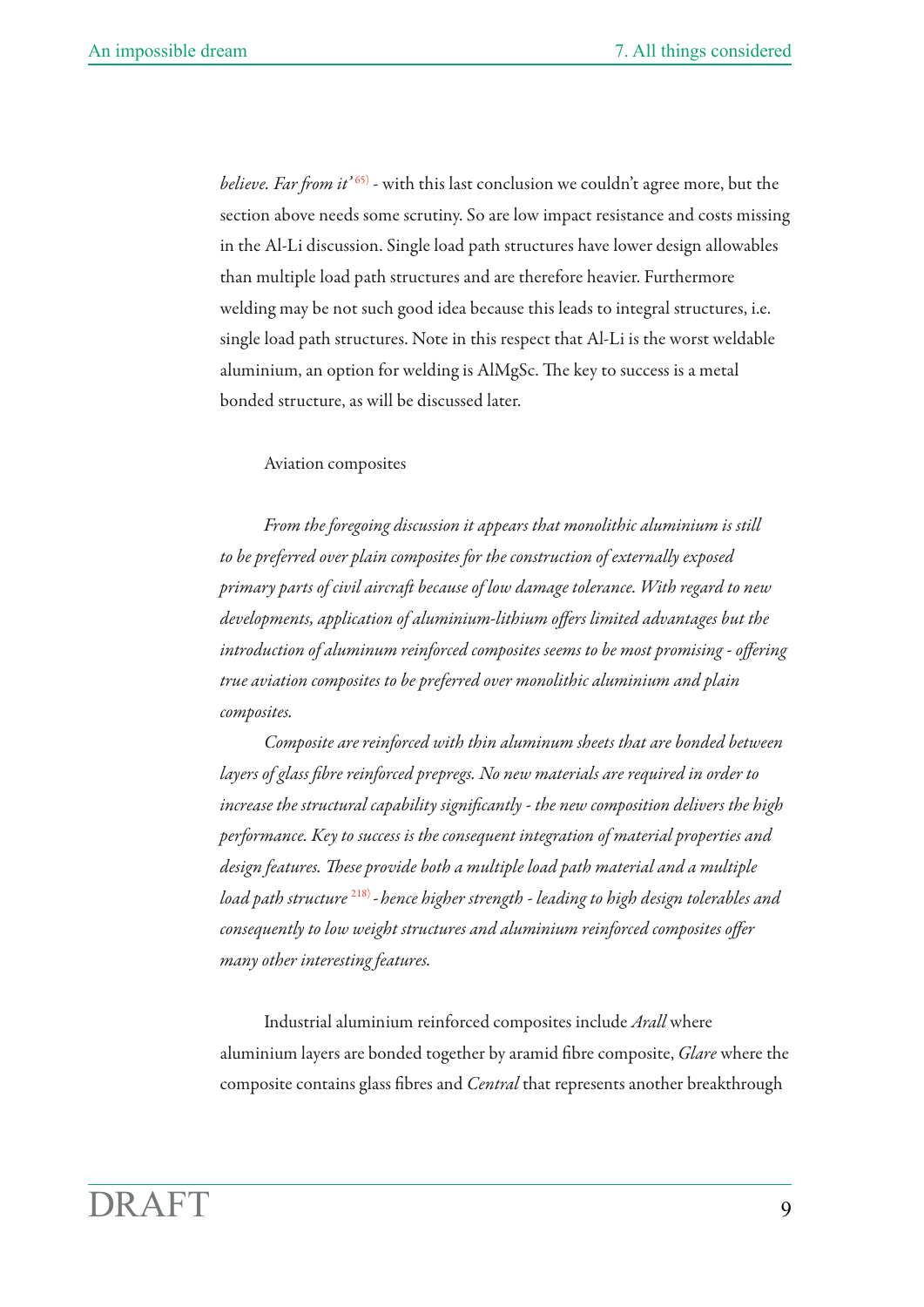in this field and consists out of thicker aluminium laminates strongly bonded between layers of *Glare*. Other developments in this field involve - amongst others - titanium sheets, carbon fibres and thermoplastic polymers 219). Research is still ongoing - and will undoubtedly lead to further exiting discoveries and developments. Aluminum reinforced composites can be tailored - more so than plain composites to the load 380) - to suit a wide variety of applications through adaptation of the architecture that includes next to fiber/resin system and optimum fiber orientation features typical with aluminum reinforced composites - different stacking sequences and layer thicknesses, improved aluminum and resin and fibre properties that lead to different grades of aluminium reinforced composites – and the thickness of both the composite and aluminium layers can be carried. Aluminum reinforced composites are typically cured at 120 C, but it is possible to adapt a resin and aluminium that allow for higher curing temperatures with proportional increase of the glass transition temperature. Production of very large panel faces is possible through slicing technology that will be explained later. Doublers that provide local reinforcements can be integrated into the panel during lay-up. Furthermore one can envisage that at least part of the aluminium laminates are perforated which saves on weight but does not have to affect either in the plane nor through the thickness performance - because it is possible to connect composite layers through the aluminium layers by means of matrix contact, adhesives, stitching or otherwise performance both in the plane trough the thickness can be improved. The outside layers can be non perforated and perforation of the inner layers can be designed according physical load pattern.

## *Glare*

*Developed during the 1990's* 220) *- Glare is already applied for the upper and lateral fuselage of the A380. Although well researched* 180) *this is an extreme first application of a completely new material straight form the university laboratory. e A380 fuselage is an enormous pressure vessel that has never been tried at this size. But Airbus was in desperate need for any pound that could be saved and the*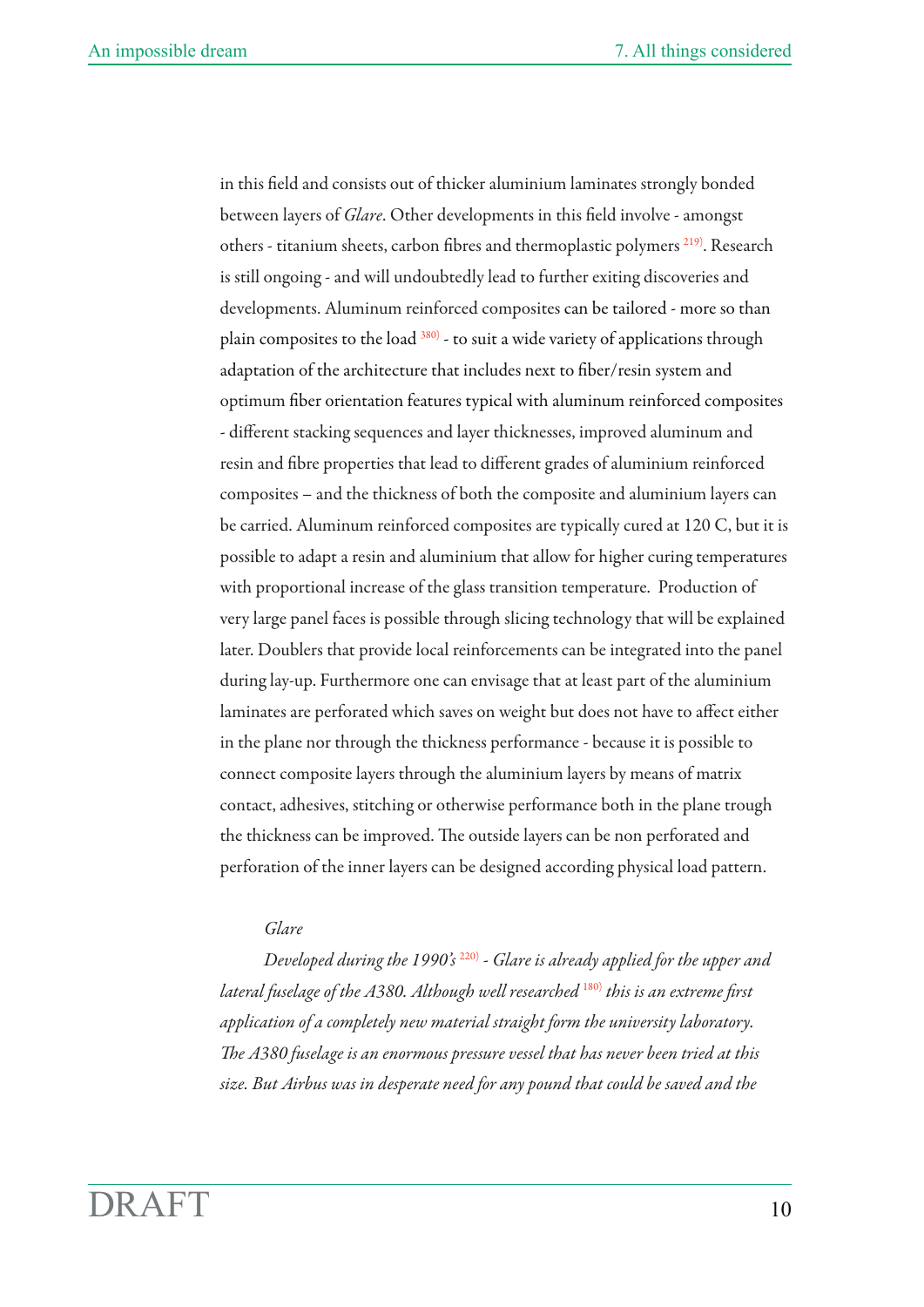*application is a success - Glare brought some 800 kg - the material performs well but is not considered for the A350, something that might chance.* 

*Glare* consists out of thin, 0.2 to 0.4 mm sheets of aluminium alloy bonded by glass fibre reinforced prepeg adhesive, around 0.2 mm thick. It is heavier than fibre reinforced epoxy composite but still some 10% lighter than aluminium. Glare does not have the static strength and stiffness of unidirectional carbon fibre composites, but for a fuselage skin application these properties are no major design parameter and therefore they are of minor importance. The design philosophy for aluminum reinforced composites structures, as defined by Airbus, is targeting a structure that does not require any scheduled fatigue inspection. With an outstanding technical record, this target has been achieved with the A380 $^{220}$ . The manufacturing philosophy to lay-up the desired laminate in a mould with all design details involved, thus to avoid a lot of the classical manufacturing steps required for aluminium alloys - milling, stretch forming, doubler attachment and so on - complemented by the invention of the splice technology that allows to manufacture very large panels, moved the system costs into the attractive range. Manufacturing has proven to be simple, yet a significant portion of labour is involved but options for automation can be easily identified.

With aircraft, the optimum choice to obtain both low weight and increased robustness for an attractive price is obviously aluminium reinforcement of composites - as proven for applications such as fuselage skin panels. Peculiar is the observation that Alcoa, who owns a substantial portion of the related patents, is not producing the aluminium foils needed for Glare. And this is bound to chance as well.

# *Central* 220)

*e same university that developed Glare announced in 2007 a new material - Central*<sup>221)</sup> - invented by a small company in the Netherlands - GTM - together *with Alcoa. Central is essentially a unique through development of Glare that now*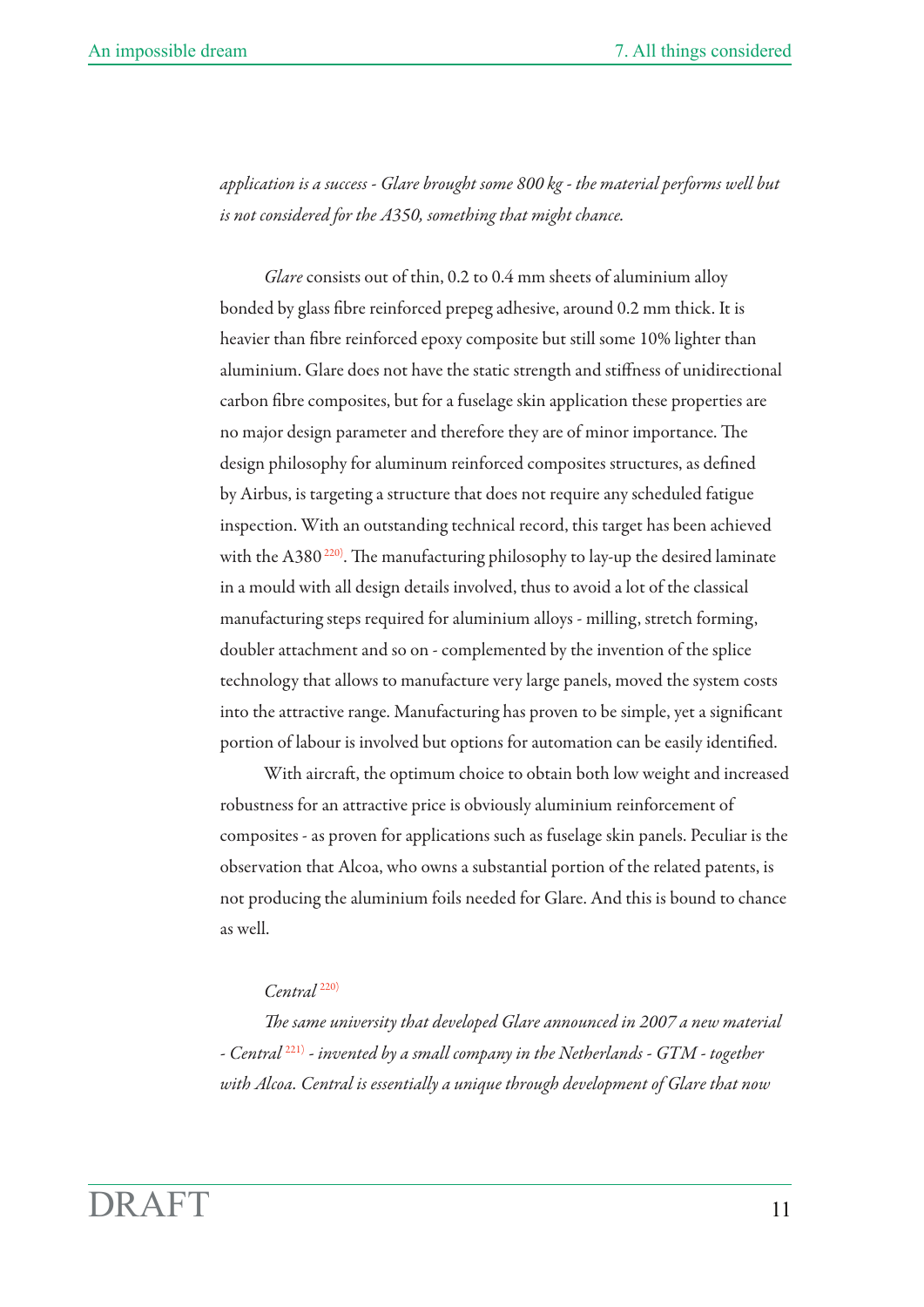*combines 1 to 4 mm thick laminated aluminium and Glare layers, sandwiched together through a new high strength glass fibre prepeg. Extremely strong bonding between the thick aluminium sheets and Glare is achieved with a new adhesive Bondpreg<sup>®</sup>. This allows for commercial production of thicker sheets - without increasing the number of layers - required for aircraft wing structures. Researcher found 'Superior fatigue crack grow properties, high strength and strait forward manufacturing for thick material at much lower cost*<sup>2220</sup>)<sup>221</sup>.

Central is here regarded a most important development - according the U.S. Air Force *'a promising concept'* 226) - that will compare much better, if not superior, with plain aluminium lithium and plain composites when applied in aircraft, with Glare to be the preferred choice for thinner applications. From the manufacturing point of view, however, the Central concept seems to be a challenge compared with the simple aluminium reinforced composite solution - Glare - reminding that thicker sheets will not fit into the mould without pre-forming. A solution anticipated is that the thick itself forms the mould.

### All things considered

Aluminum has been the construction material of choice for aircraft for over *fiy years. e material is light and strong with good impact performance, offers perfect lighting strike resistance, very good crashworthiness and is not flammable - corrosion is however a main problem but this has not hindered that traditional*  aluminum aircraft now present unprecedented safety in civil transport. Composites *are stronger and lighter but pose so many shortcomings that have to be compensated for - listed before - this at the expense of virtually all weight that was meant to be saved and even than damage tolerance and hence safety remain a serious concern,*  with the situation expected to become even worse when aircraft are longer in service *due to ageing and repair. Aluminum reinforced composites make a much better choice to be preferred over both monolithic aluminium and plain composites - these*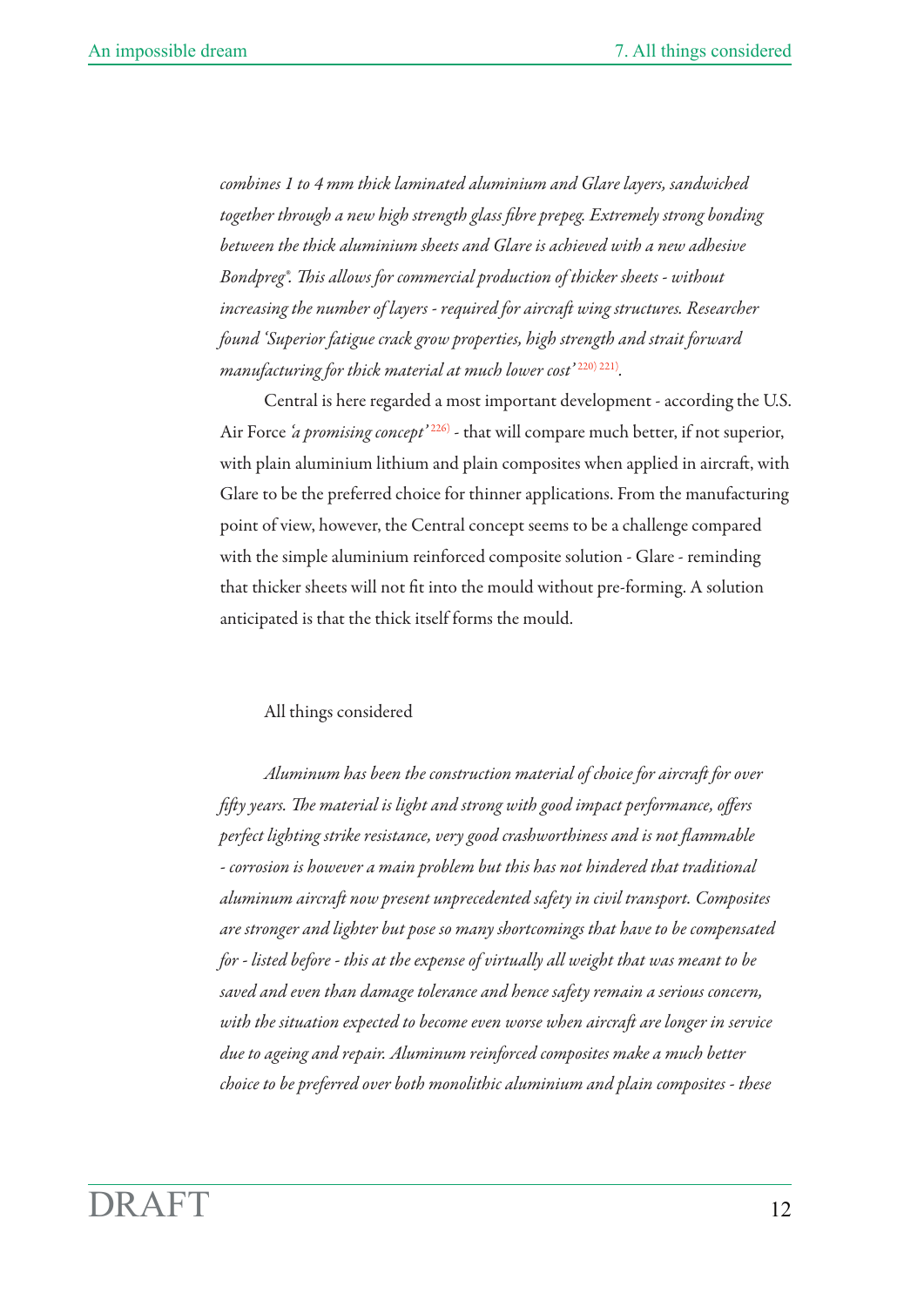*materials exploit the advantages of plain composites and monolithic aluminium, discount the disadvantages* 380) *and offer many other unique features - proiding real aviation composites with excellent fatigue and a high level of damage tolerance* 372).

Aluminum reinforced composites have been extensively researched - Glare in particular 180) 374) 375). Metal reinforced composites behave more like a metal structure - rather than plain composite - provide lower weight and improved fatigue strength as well as very good impact performance, good lighting strike resistance, excellent corrosion resistance, good crashworthiness, are essentially not flammable and present many other important features - damage tolerance is excellent and has not to be build into the structure through special measures likewise with plain composites - and allows essentially for a damage tolerant design approach consistent with how metallic airframe structures are currently designed 373) 380).

*Crack bridging* - Insidious damage does not pose problems likewise plain composites in that aluminium reinforced composites are less prone to manufacturing defects - also delamination during service does have less profound effect. One can argue that with aluminium reinforced composites hidden damage does not pose a safety risk - at least to a far lesser extent than with to plain composites - because aluminum reinforced composites show excellent crack growth characteristics. The major mechanisms are crack initiation and propagation in the metal layers and delamination growth in the wake of these cracks at the interfaces with the intact fibre layers. The very nature of Glare is it crack bridging 380) - the fatigue insensitive fibres restrain the crack opening and transfer - bridge - load over the crack into the metal layers 376). Crack propagation life is therefore significantly longer than with monolithic aluminium. Crack grow rates are actually ten to hundred times slower than with monolithic aluminium - which explains the very good fatigue strength. Fatigue strength is however seriously affected at higher temperatures - from 80 C  $^{180)}$  - because of increase in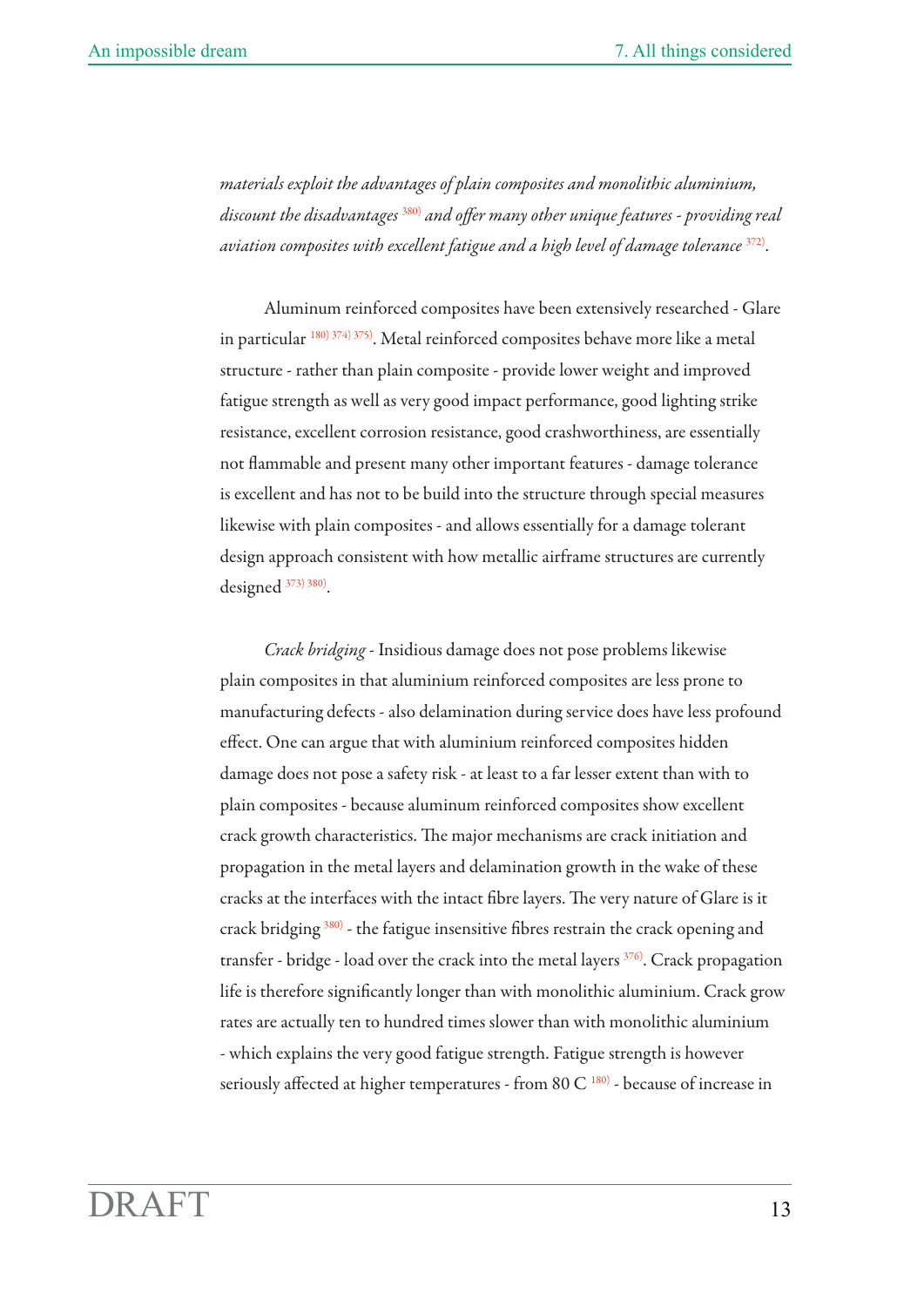crack grow rate. Note that Glare is cured at a temperature of 120 °C and has a glass transition temperature at dry condition of about 100 °C.

*Mechanical and thermal continuity* - Contrary to plain composites, thermal behaviour and stress strain behaviour is more near to that of plain aluminium aluminum reinforced composites provide therefore both mechanical and thermal continuity while heat is better conducted - this limits internal stresses when such materials are combined within the airframe. The same applies for residual stress, stress redistribution at fastener points and vibration and damping behaviour.

*Residual stress* - Post-stretching is a potential method to change the unfavourable residual stress system in fibre metal laminates - essentially in a way concrete is pre stressed. During post-stretching of the material, the metal layers will be strained into the plastic region of the stress-strain curve, while the fibre layers remain elastic. After unloading, the residual stress system will be reduced or even reversed dependent on the amount of stretching  $371$ .

*Impact performance* - Impact resistance of aluminium reinforced composites is related to the aluminium and glass/epoxy properties and the rather rigid structure that is obtained with this combination - and is significantly higher than the impact resistance of monolithic aluminium - the post-impact fatigue performance and residual strength outperform both a typical plain composites and monolithic aluminum. $369$ . Contrary to plain composites, impact does not cause large areas of internal damage - internal impact damage is mostly confined to a relatively small area in the direct vicinity of the point of impact and is normally easy to repair  $379$ .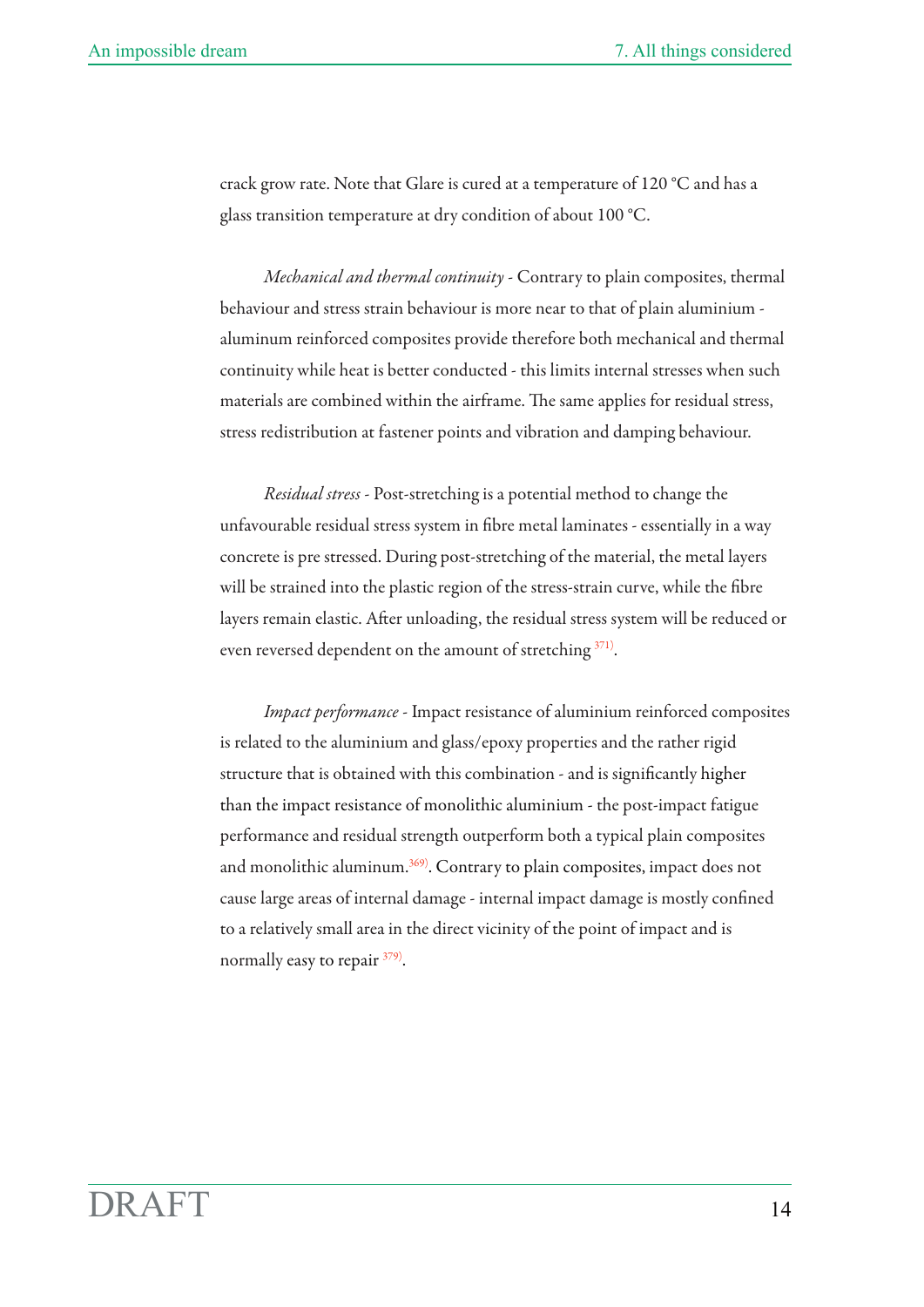*Splicing concept* - With aluminium reinforces composites, both single and double curved panels can be produced in a single operation cycle. The construction of larger elements has been made possible by the development of the so-called *splicing concept* 382). A spliced laminate is built up within the same laminate layer by putting metal sheets against each other along a splicing line. To avoid localized lack of strength or stress concentrations splice lines are alternated through the thickness. Although the splicing concept represents an effective technique to build large panels, splice lines constitute discontinuities, which can lead to severe stress concentrations and delamination, if they are not carefully designed.

*Electrical continuity* - a most welcome feature with aluminum reinforced composites is the perfect electrical continuity that is provided by the aluminium layers - essentially comparable with monolithic aluminium. However, measures have to be taken at the splicing lines such that any discontinuity is avoided that might effect unhindered flow of electrical current - for example overlap is possible with slicing that also provides mechanical and thermal continuity. No doubt that aluminium reinforced composites produce an excellent Faraday cage - actually a multilayered cage.

*Crashworthiness -* Aluminum reinforced composites have significant energy absorbing capability - at least equal to monolithic aluminum - probably even better. Likewise monolithic aluminium the material does not shatter upon heavy collision experienced with crash conditions and consequently present excellent crashworthiness characteristics.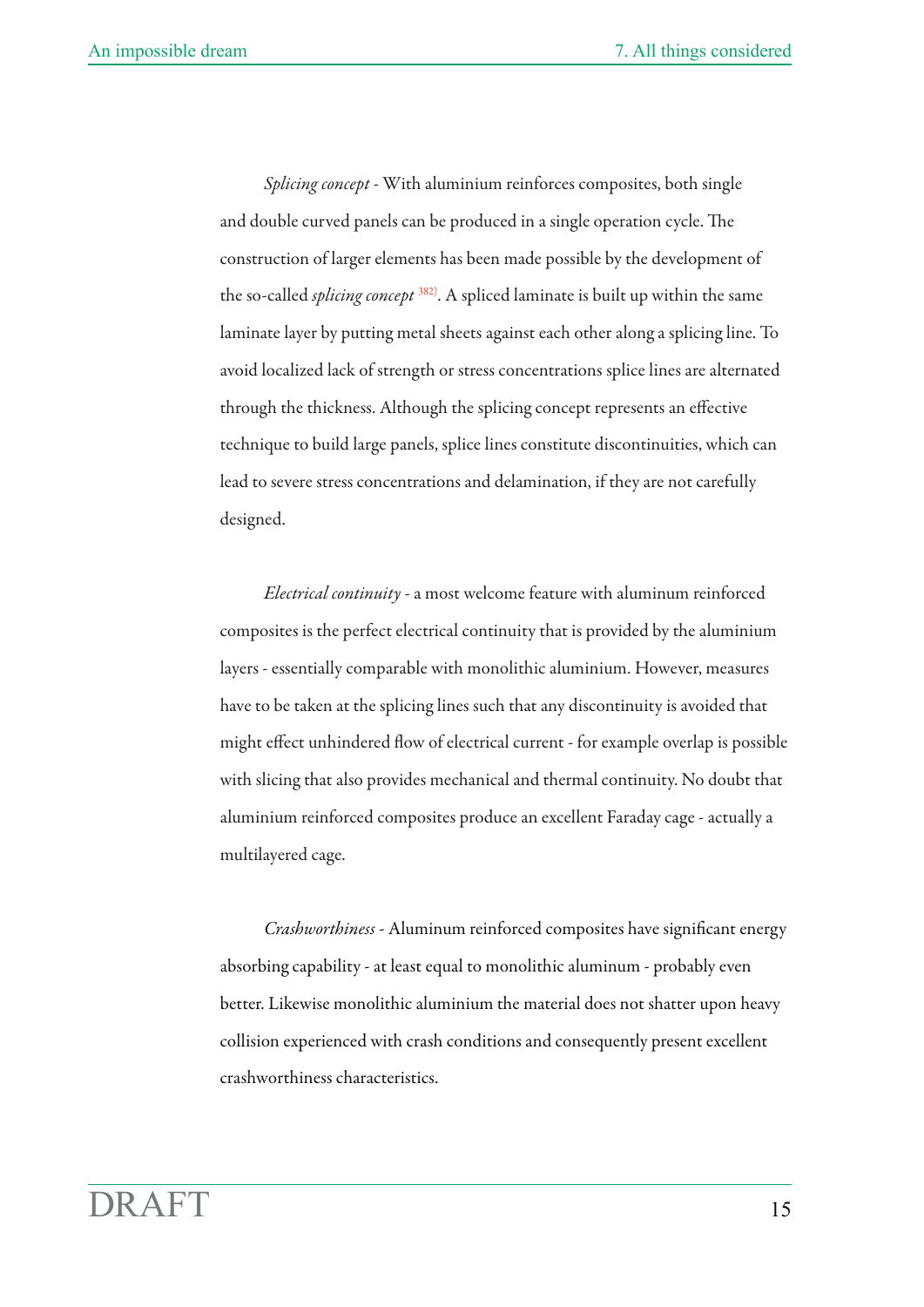*Flammability* - When subjected to fire the outer aluminium layer will melt away whereas the other layers will remain intact due to carbonisation of the glass/epoxy layers and supported by delamination of the laminate. The air in the delaminations acts as insulation, keeping the temperatures at the non-exposed side relatively low  $377$  – depending of course on type and thickness and the intensity of the fire. Contrary to carbon fibre, glass fibre does not oxidize and consequently does not produce fibrils upon heating.

*Moisture and temperature* - Plain composites do not corrode likewise aluminium but they can absorb water, other fluids and gases. Combined cyclic mechanical and environmental loading together with high moisture concentration, high temperatures, corrosive fluids and ultraviolet radiation (UV) can affect the performance of plain composites during service as has been pointed out before. When it does this can strongly affects material properties. Aluminum reinforced composites on the one hand are less affected by ageing - but moisture can cause corrosion of the aluminum, affect the adhesive strength between the composite and the aluminum layers and can plasticize the matrix, on the other hand moisture absorption is severely hindered due to the protection provided by the aluminum layers. Moisture absorption increases with temperature that also generates stresses between the layers due to differing coefficients of expansion  $375$ .

*Corrosion* - Corrosion is a main problem with monolithic aluminium, as was pointed out before. With aluminum reinforced composites corrosion attack is limited to the outer aluminium layers. A pleasant surprise was to find that the thin aluminium alloy sheets show significant better corrosion behaviour when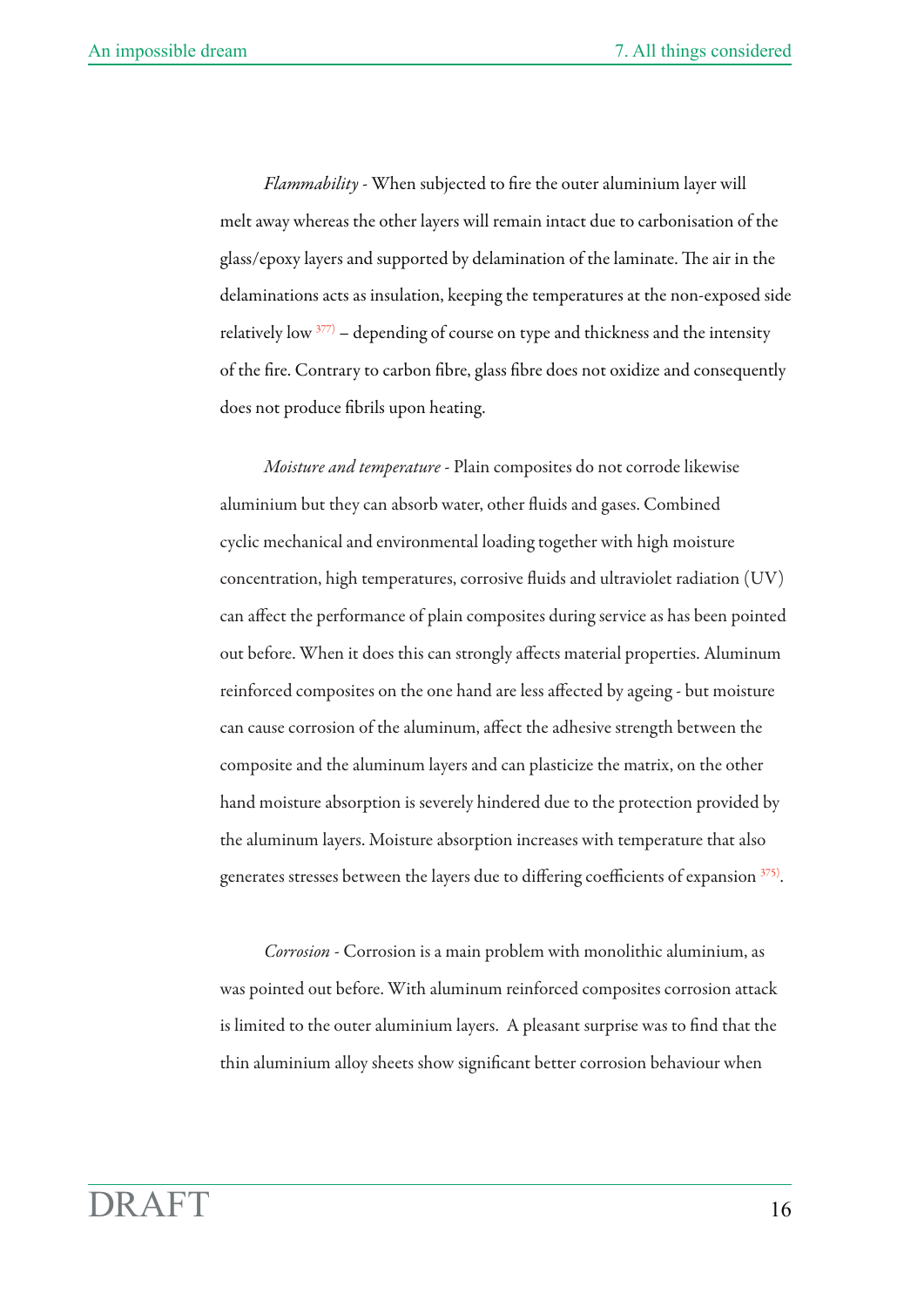compared with thicker sheet normally used in aircraft  $373$ ). The reason for this is that faster quench of the thin sheet after rolling results in less alloy elements at the crystal boundaries. Moreover, the aluminum sheets are anodized and coated with a corrosion-inhibiting primer prior to the bonding process. Not surprisingly, test results reveal that the effects of moisture and temperature are much less severe than with plain composites - and monolithic aluminium - no changes on mechanical properties (tensile and compression strength) were observed with aluminium reinforced composites when subjected to hygrothermal conditioning <sup>378)</sup>. Problems with *galvanic corrosion* are largely avoided.

*Mathematical modelling* - With aluminum reinforced composites stresses distribute more along straightforward loading paths - possibly in determistic way - the aluminum layer prevents multiple global longitudinal splits because the aluminium layers impede and arrest crack growth within the composite layer when subjected to cyclic loading - but failure mode is still rather complicated when compared to monolithic aluminium, however more predictable than with plain composites. This means that mathematical modelling can be performed with greater accuracy because it is easier to set boundary conditions than with plain composites 370).

With aluminium reinforced composites the typical affects that determine stress distribution in plain composite behaviour have not to be taken into account - at least pose less of a problem - like heterogeneous structure, amorphous state, anisotropic behaviour and to a lesser extend residual stress, stress redistribution and mechanical and thermal discontinuities - including intricate deformation behaviour and complex failure modes mentioned before - all of which are poorly understood when plain composites are subjected to the extreme conditions that apply to aircraft - and make proper modelling with plain composites so extremely difficult - if possible at all.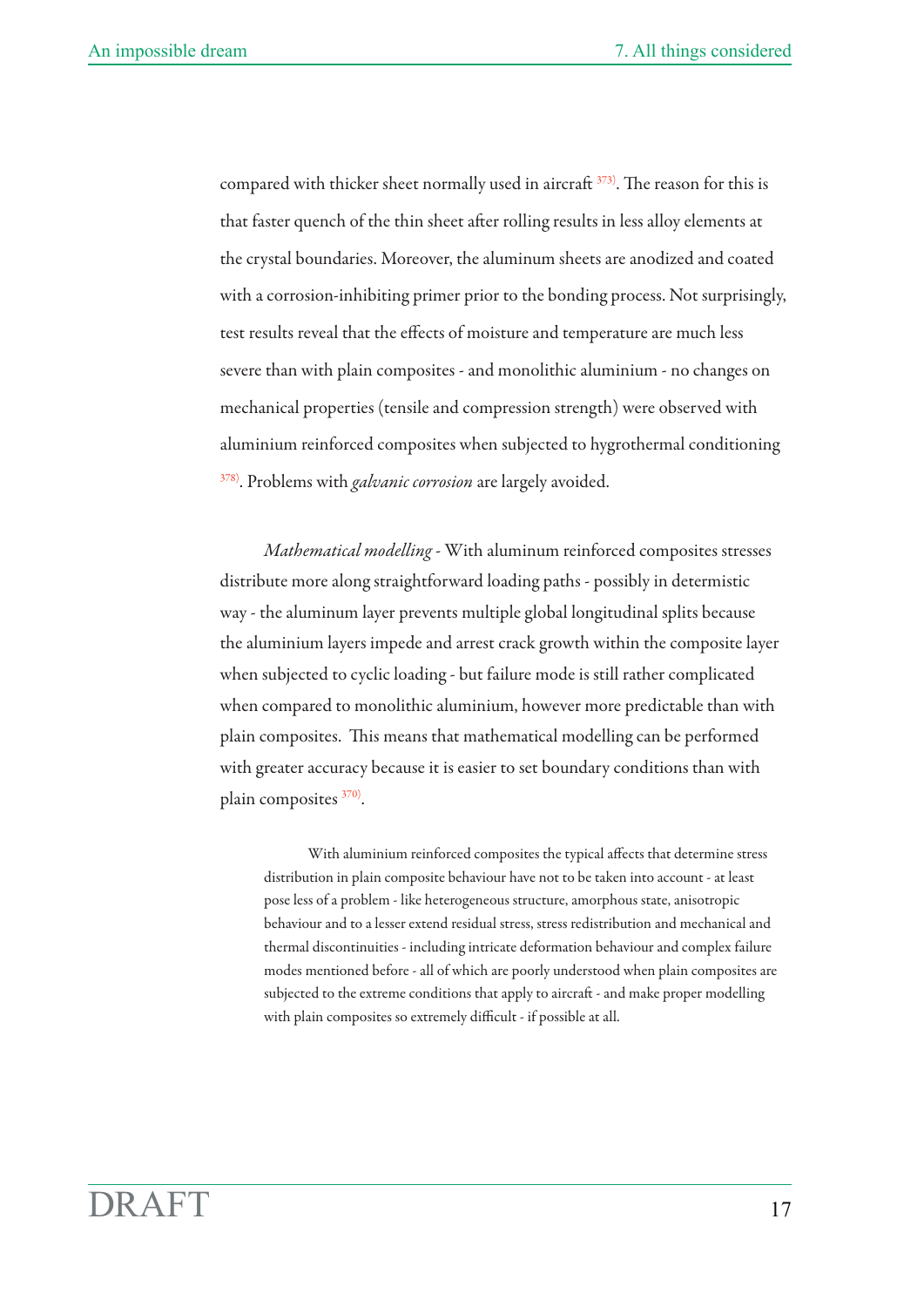*is brief discussion underlines that aluminium reinforced composites represent a most important material concept for highly durable lightweight design of externally exposed primary structural parts of aircraft and provide excellent damage* tolerance - to a level far beyond that of aluminum civil aircraft.

Panel versus barrel revisited

Whether a barrel design or a panel construction is to be preferred for the construction of a composite fuselage has to be awaited - the panel design of the A350 is still on the drawing board - but it is clear that panels present greater flexibility and plain composites could be relative easily switched for aluminium reinforced composites - which is not possible with barrels. Although at a late stage in the project this offers a solution to many problems and is probably seriously considered by Airbus where at least some engineers must by now have come to the conclusion - stressed at these pages - that composites are just not suitable for the construction of outer skin of civil aircraft. A skin out of plain composites is just too vulnerable to impact and lighting strike and poses a serious threat to passengers and crew in case of crash landing certainly when the aircraft catches fire. Also inspection and repair pose still insurmountable problems. Given present state of the art technology there is essentially not so much that can be done to improve on these issues in substantial way. Measures that can be taken leave the aircraft at risk and eat away all possible savings on weight.

Engineers at Boeing and Airbus have learned that the strong and the light do not translate in saving on weight, that not much can be done about composites' poor damage tolerance and that and managers must by now have become aware that public opinion might oppose all-composite aircraft when this comes more in the open - and that this will happen sooner than later. Taking damage tolerance and related safety aspects of aluminium aircraft as benchmark it is now the choice between inferior all-composite aircraft and superior composed aircraft - taking weight of aluminum aircraft as benchmark it is a choice between